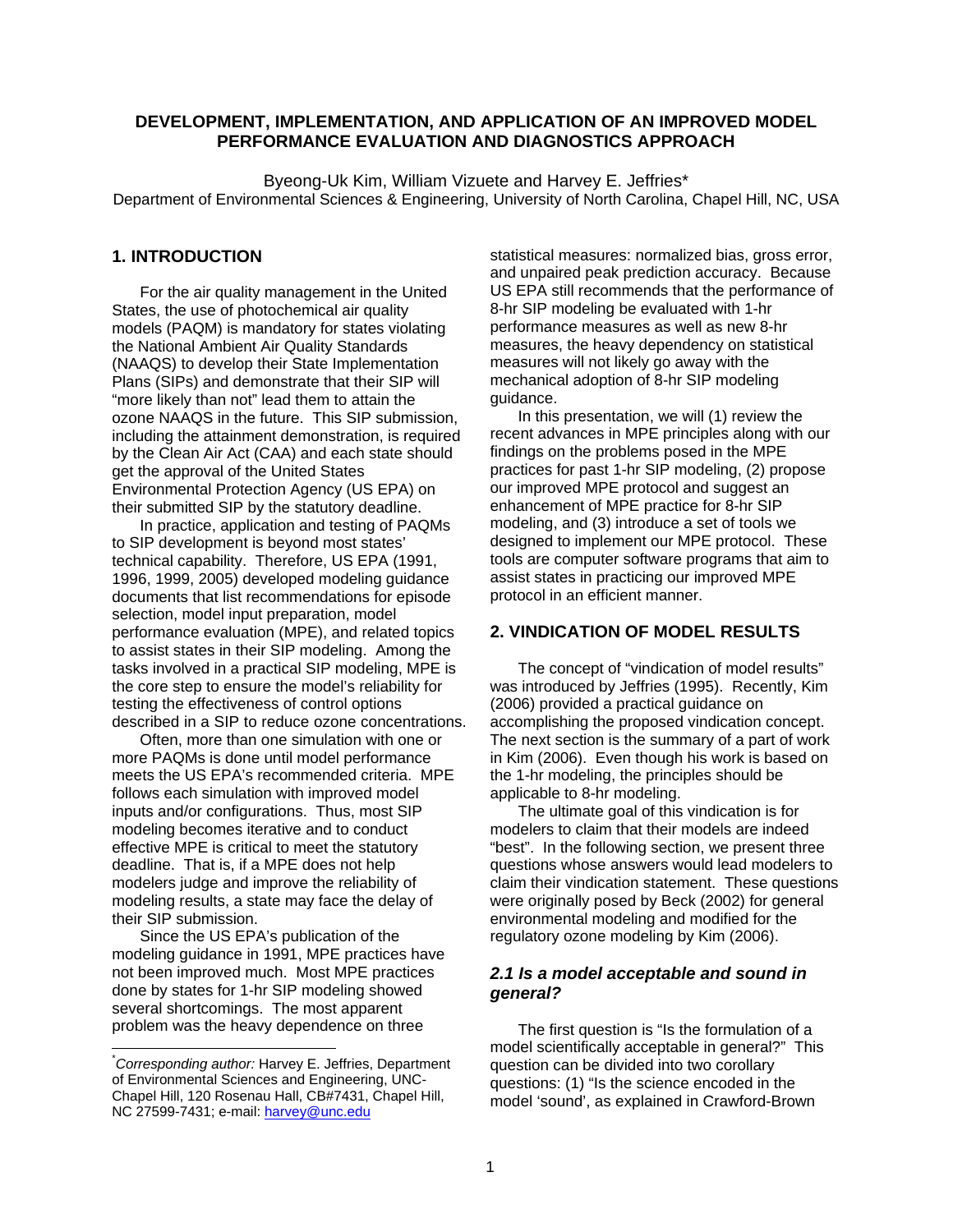(2005), and working?" (2) "Is the implementation of scientific knowledge achieved through properly applying modeling procedures of generalization, distortion, and deletion to the more complex reality?" The first question focuses on the ability of a PAQM for a potential SIP modeling application in general. We believe this question is generally answered when the US EPA approved a specific PAQM for a state's SIP modeling exercise. In practice, examination of the general applicability of a PAQM requires intensive and well-designed field studies. In addition, the current regulatory framework requires states to get an approval from the US EPA on their choice of PAQMs for their SIP. Generally speaking, an approved PAQM is believed to be *capable of showing the generally understood behavior of ozone formation in urban and regional episodes*. Often, however, some improvements on a model's formulation may be required based on the findings of a SIP modeling.

### *2.2 Is a model "working?"*

The second question is "Does a model replicate the observations adequately? (i.e. does it make predictions that match history?)" The primary focus of this question is if "a model works." Often, this question was considered being answered with so-called 'operational evaluation' in the air quality modeling community. Traditionally, modelers mainly concentrate on comparison of the predicted ozone concentrations with the observed ozone concentrations. In judging if predictions match well observations, the most frequently used criteria are summary statistics. These statistics, however, do not provide much information about how a model gets its predictions. Moreover, the traditional MPE based on these summary statistics forces a modeler to accept or reject the modeling results as a whole.

Recently, the need for extension of operational evaluations to a model's performance on the various important precursors was recognized. Additionally, as Fine et. al. (2003) summarized, because ozone predictions made by a PAQM is based on various inputs that are highly uncertain, there has been increasing research interest in performing evaluation on model inputs with respect to the potential impacts of model input uncertainties on the model's final predictions.

Besides this narrowness of evaluation coverage, the traditional MPE practice also suffers from the lack of flexibility in its MPE procedures. Frequently, SIP modeling is conducted in a 'waterfall' fashion; that is, once model inputs are considered 'quality-assured', there is no

systematic way to review these inputs unless many *ad hoc* analyses point to serious issues after exhaustive model simulations are done.

The current MPE practice also lacks systematic guidance on the implementation of advanced analyses in a specific SIP modeling case and does not utilize high-resolution datasets. We believe this is simply because there is no protocol or general guidance on what to do with these analyses and observations.

In summary, it is very important to evaluate PAQM inputs and outputs simultaneously. In addition, the evaluation on inputs should be conducted in a flexible way so that modelers can review the possibilities of input errors in any step during their MPE.

### *2.3 Is a model fulfilling its goal?*

The last question is "Is a model usable for answering specific (e.g. policy) questions? (i.e. does the model fulfill the designed task?)" This question is rarely asked in past SIP studies. Beck (2002) and Reichert and Borsuk (2005) noted that the lack of absolute accuracy of the model predictions does not preclude the usefulness of modeling for policy development. Moreover, as PAQMs becomes complex, an empirical rejection begins to be harder.

The results of PAQM contain a certain amount of uncertainties due to the fact that model inputs represent part of the past status of environmental systems that are essentially *not knowable*. All environmental systems are open-systems; that is there are always "unknown" factors that are not controllable. In addition, an environment holds its unique 'landscape' such as the composition of industrial sources in a specific area. Therefore, a certain degree of tolerance on model's uncertainty is required when the model's predictions are used. This is, we believe, probably the most important aspect of environmental modeling, as Beven (2002) recognized. At the same time, however, we recognize that there are unacceptable errors for model applications to decision making processes. The typical example of these types of error is the compensating errors that may lead to wrong directions in policy decisions.

Examining model outputs only, as is the case in the use of US EPA's minimal set of standard statistical tests, does not help modelers detect these unacceptable errors. Due to the nonlinearity of ozone formation mechanism, different combinations of precursor emission inputs and meteorological inputs can result in similar ozone concentrations. Often, this leads to conclusions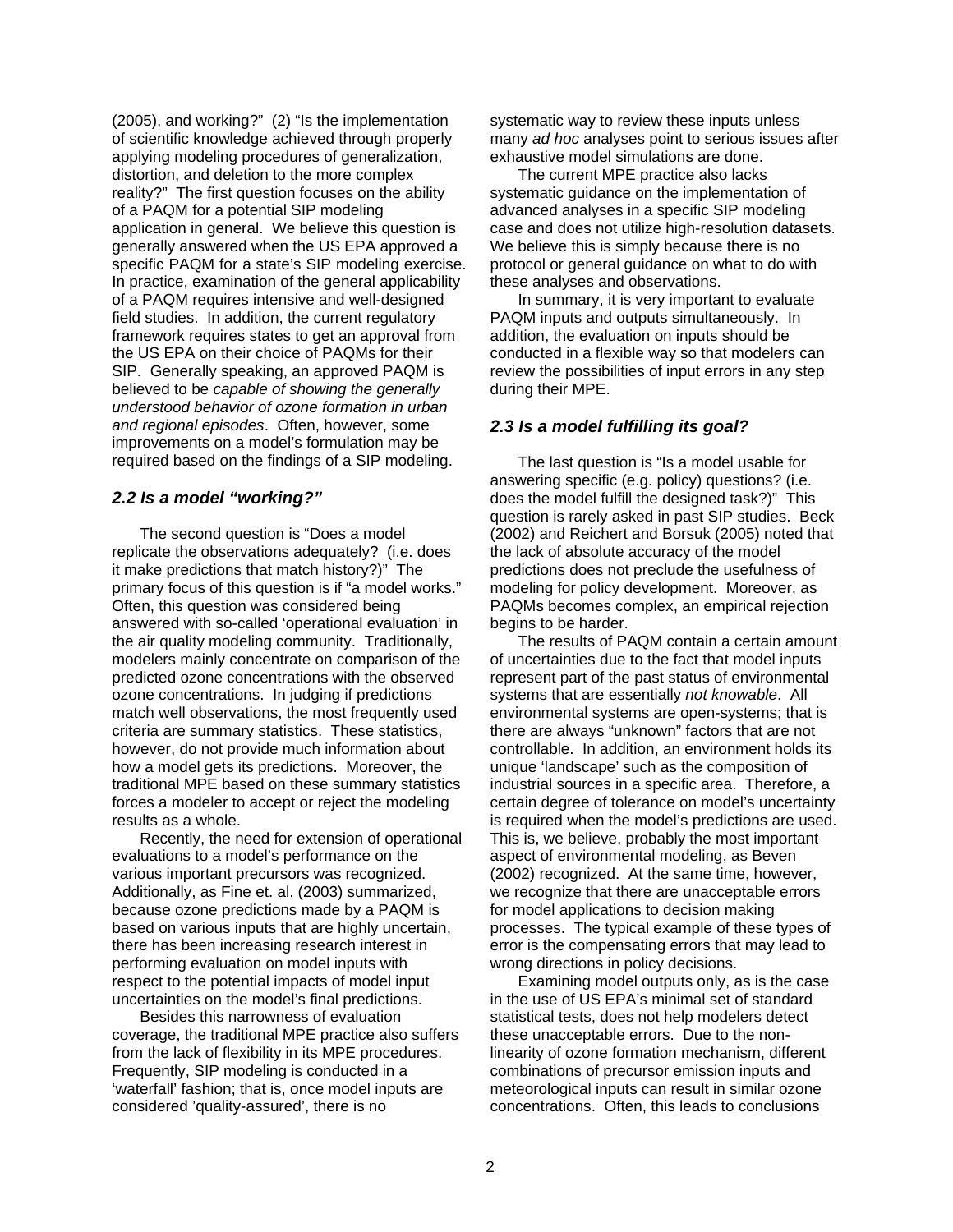that require controlling the "wrong" precursor. Thus, compensating errors are an important issue in photochemical air quality modeling. Some models may show "good" performance in terms of the traditional MPE but should not be used for the policy-making process because of their unacceptable errors.

In summary, MPE should be able to identify (or at least to send a signal about) modeling results are possibly incorrect or, equally important, to indicate that the model may not be reliable. MPE for SIP modeling should not be a series of tasks mechanically comparing predictions with observations. Interestingly, the same problem of insufficient MPE methodologies exists in virtually all environmental modeling communities and a clear solution has not been found. In this presentation, we hope to show a practical solution to the problem.

## **3. Development of an improved MPE protocol for regulatory ozone modeling**

Based on the review of the past MPE practice following US EPA's guidance and the recent

advances in MPE researches, Kim (2006) could identify that the several shortcomings in the past MPE practices and proposed an improved protocol, the Protocol for Regulatory Ozone Modeling Performance Tests (PROMPT). PROMPT is a meta-protocol; that is, PROMPT itself does not work as an actual MPE protocol. Model evaluators can utilize PROMPT structure and design goals with accompanying descriptions for the underlying principles when they construct a MPE protocol for a specific SIP modeling.

PROMPT is based on four major guiding questions composed of several subsequent questions as shown in Table 1. Questions 1 and 2 in Table 1 are primarily for the question: "Does a model replicate the observations adequately?" Questions 3 and 4 in Table 1 are mainly for the question: "Is a model usable for answering specific (e.g. policy) questions?" Answers to these questions will formulate rationales for the vindication of modeling results when combined with US EPA's approval on the model selection. Ultimately, modelers may be able to answer the question by policy makers: "Why should I believe this model?"

#### Table 1. Summary of PROMPT procedural questions.

- 1. Does this model show or have all necessary components to produce the phenomena that we can expect from the current best perceptual/conceptual model?
	- a. What are the model setup and justification? What amounts and kinds of observation are available for evaluation? How are model inputs prepared for model operation?
	- b. Is the overall ozone behavior in the model consistent with the conceptual model?
	- c. If not, what are the possible causes? Is there any alternative model inputs or configurations?
- 2. Can this model distinguish which precursor(s) to control for ozone reduction?
	- a. Does protocol for graphical measure construction exist?
	- b. Does model show correct source-receptor relationship?
	- c. Does model have biases in surface winds,  $NO<sub>X</sub>$ , and  $O<sub>3</sub>$  (plus CO if available)?
	- d. Which precursors are important for potential policy options?
- 3. How precisely can the model estimate control requirements?
	- a. How does model perform at locations where observations are available?
	- b. How does model predict at locations where no observation exists?
	- c. What are the resolution of control options in space and time?
- 4. What are the possible biases in the prediction and the impact of biases on the policy choice?
	- a. Where does the future ozone problem occur in the model? How does the model perform and/or predict those locations?
	- b. Do the biases found in model predictions affect the choices of possible control options?
	- c. What is the evaluator's confidence on the reliability of model performance in supporting proposed policy options?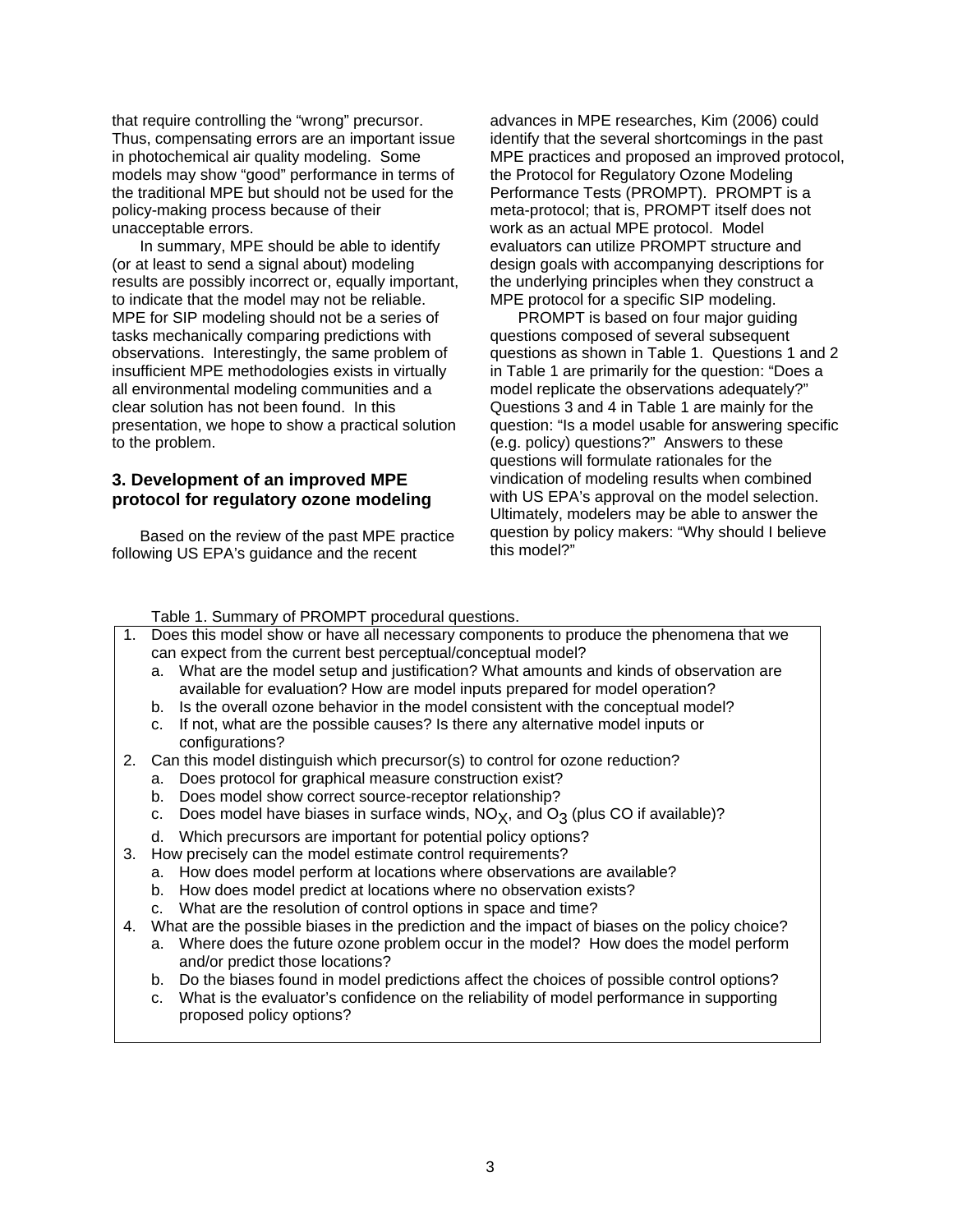

The current PROMPT consists of four implementation phases and each PROMPT implementation phase is designed to answer each question in Table 1 with a set of analysis procedures. Each procedural set contains the statement of analysis goals, the required information (including characteristics of information) for following procedures, the list of proposed analyses with recommended material, and the suggested procedures to follow. PROMPT also includes the relationship among different tasks and the documentation requirement. The conceptual map of PROMPT is depicted in Figure 1.

# **4. SUPPORTING TOOLS FOR IMPLEMENTING PROMPT**

In implementing PROMPT approach, Kim and Jeffries (2005) found the existing tools are inefficient for permitting an implementation of PROMPT. Therefore, Kim and Jeffries (2005) developed the Python-based Performance Analysis Support System (pyPASS) to facilitate the application of the new MPE approach for regulatory photochemical modeling. Since its introduction to the regulatory air quality community by Kim and Jeffries (2005), pyPASS has been

enhanced to accommodate needs for the 8-hr modeling and users' requests. In this presentation, I will summarize the recent advances of PROMPT and pyPASS. For details of pyPASS advances, readers are encouraged to refer to the presentation of Leiran (2006).

# **5. REFERENCES**

- Beck, B., 2002: Model evaluation and performance. In *Encyclopedia of Environmetrics*, Eds. A. H. El-Shaarawi and W. W. Piegorsch, John Wiley & Sons, Ltd., Chichester.
- Beven, K., 2002: Towards a Coherent Philosophy for Modelling the Environment. Proceedings of the Royal Society of London Series a-Mathematical Physical and Engineering Sciences 458, 2465-2484.
- Crawford-Brown, D., 2005: The Concept of Sound Science in Risk Management Decisions. Risk Management 7, 7-20.
- Fine, J., Vuilleumier, L., Reynolds, S., Roth, P., Brown, N., 2003: Evaluating Uncertainties in Regional Photochemical Air Quality Modeling. Annual Review of Environment and Resources 28, 59-106.